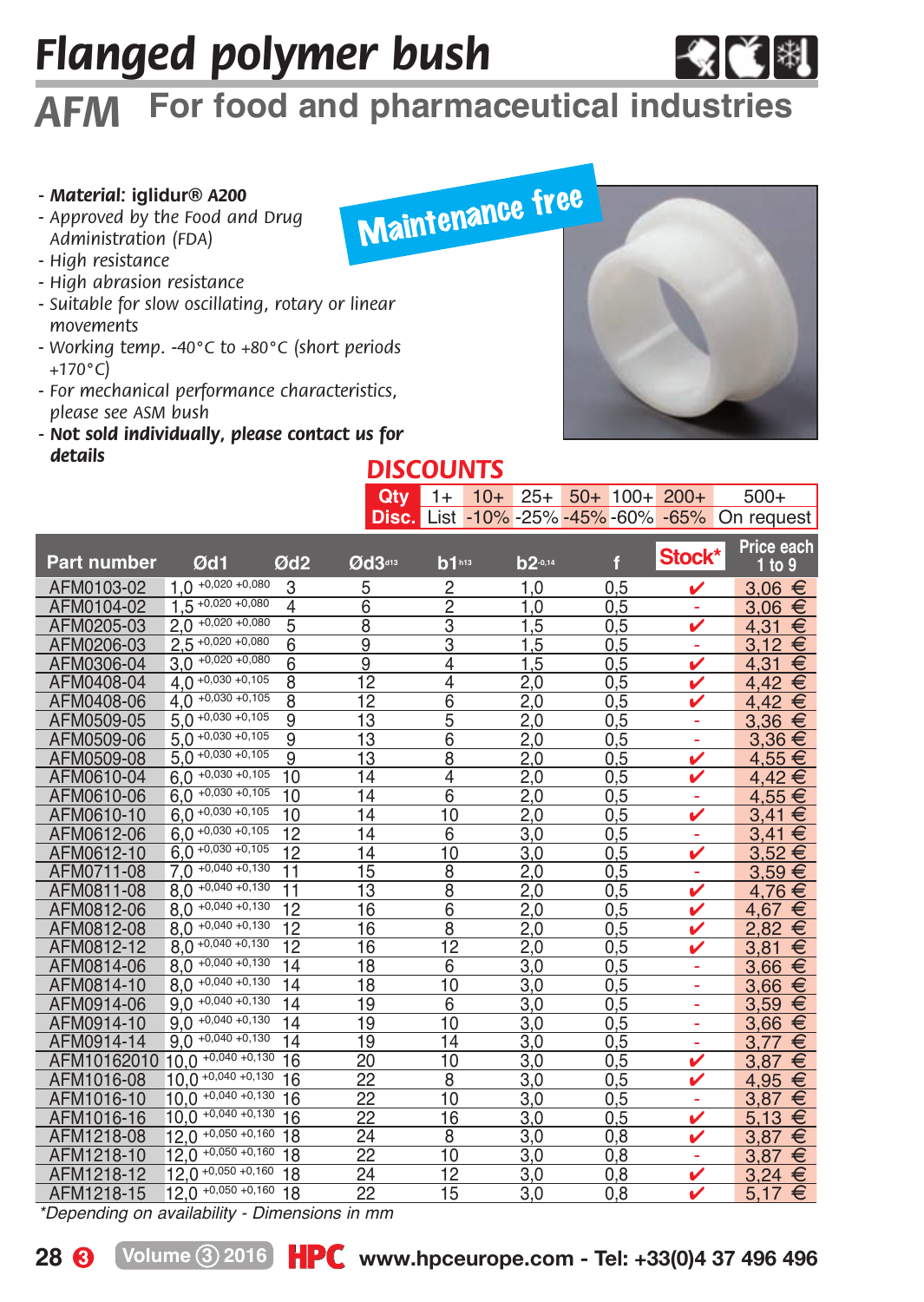*AFM*

#### *.Assembly.*

- *Recommended assembly tolerances: shaft h9 housing bore-size H7*
- *Treated shaft 50 HRc*
- *Surface finish 1.5-3 µm*



#### *DISCOUNTS*

|  |  |  | $Q$ ty 1+ 10+ 25+ 50+ 100+ 200+ | $500+$                                         |
|--|--|--|---------------------------------|------------------------------------------------|
|  |  |  |                                 | Disc. List -10% -25% -45% -60% -65% On request |

| <b>Part number</b> | Ød1                   | Ød <sub>2</sub> | Ød3413 | $b1n13}$ | b2-0.14 | f   | Stock* | <b>Price each</b><br>$1$ to 9 |
|--------------------|-----------------------|-----------------|--------|----------|---------|-----|--------|-------------------------------|
| AFM1218-20         | $12 +0,050 +0,160$    | 18              | 22     | 20       | 3.0     | 0.8 |        | 5.30<br>€                     |
| AFM1420-10         | $14 + 0.050 + 0.160$  | 20              | 25     | 10       | 3,0     | 0,8 | ÷      | €<br>4.07                     |
| AFM1420-15         | $14 + 0.050 + 0.160$  | 20              | 25     | 15       | 3.0     | 0.8 |        | 5.35<br>€                     |
| AFM1420-20         | $14 + 0.050 + 0.160$  | 20              | 25     | 20       | 3,0     | 0,8 |        | €<br>5.48                     |
| AFM1521-10         | $15 +0.050 +0.160$    | 21              | 27     | 10       | 3.0     | 0.8 |        | €<br>4.11                     |
| AFM1521-15         | $+0,050 +0,160$<br>15 | 21              | 27     | 15       | 3,0     | 0,8 | ✓      | €<br>5.42                     |
| AFM1521-20         | $+0,050 +0,160$<br>15 | 21              | 27     | 20       | 3,0     | 0.8 |        | 5.48<br>€                     |
| AFM1521-25         | $15 + 0.050 + 0.160$  | 21              | 27     | 25       | 3.0     | 0.8 | ۰      | 4,42<br>€                     |
| AFM1622-12         | $16 + 0.050 + 0.160$  | 22              | 28     | 12       | 3.0     | 0.8 | ✓      | €<br>4.11                     |
| AFM1622-15         | $16 + 0.050 + 0.160$  | 22              | 28     | 15       | 3,0     | 0,8 | ✓      | €<br>5.35                     |
| AFM1622-20         | $+0,050 +0,160$<br>16 | 22              | 28     | 20       | 3.0     | 0.8 | ۰      | 4.36<br>€                     |
| AFM1622-25         | $16^{+0,050+0,160}$   | 22              | 28     | 25       | 3.0     | 0.8 | ✓      | €<br>5.64                     |
| AFM1824-12         | $18 + 0.050 + 0.160$  | 24              | 30     | 12       | 3.0     | 0.8 |        | €<br>5.35                     |
| AFM1824-18         | $18 + 0.050 + 0.160$  | 24              | 30     | 18       | 3.0     | 0.8 | ÷      | €<br>4.36                     |
| AFM1824-20         | $18 + 0.050 + 0.160$  | 24              | 30     | 20       | 3.0     | 0.8 | ÷      | 4.36<br>€                     |
| AFM1824-30         | $18 + 0.050 + 0.160$  | 24              | 30     | 30       | 3.0     | 0.8 | v      | €<br>6.01                     |
| AFM2026-15         | $20 + 0.065 + 0.195$  | 26              | 32     | 15       | 3.0     | 0.8 | v      | €<br>5.48                     |
| AFM2026-20         | $20 + 0.065 + 0.195$  | 26              | 32     | 20       | 3,0     | 0,8 | ✓      | 5.84<br>€                     |
| AFM2026-30         | $+0,065 +0,195$<br>20 | 26              | 32     | 30       | 3,0     | 0.8 |        | €<br>6.06                     |
| AFM2228-15         | $22 + 0.065 + 0.195$  | 28              | 34     | 15       | 3.0     | 0.8 | ۰      | €<br>5.77                     |
| AFM2228-20         | $22 + 0.065 + 0.195$  | 28              | 34     | 20       | 3.0     | 0.8 | ۰      | 4.82<br>€                     |
| AFM2228-30         | $22 + 0.065 + 0.195$  | 28              | 34     | 30       | 3.0     | 0.8 | ÷      | €<br>6.40                     |
| AFM2430-15         | $24 + 0.065 + 0.195$  | 30              | 36     | 15       | 3,0     | 0,8 | ÷      | 4.59<br>€                     |
| AFM2430-20         | $24 + 0.065 + 0.195$  | 30              | 36     | 20       | 3.0     | 0.8 | ÷      | 4.82<br>€                     |
| AFM2430-30         | $24 + 0.065 + 0.195$  | 30              | 36     | 30       | 3.0     | 0.8 |        | 5.48<br>€                     |
| AFM2532-20         | $25 + 0.065 + 0.195$  | 32              | 38     | 20       | 4.0     | 0.8 | v      | €<br>6.40                     |
| AFM2532-30         | $25 + 0.065 + 0.195$  | 32              | 38     | 30       | 4.0     | 0.8 | ٠      | €<br>6.01                     |
| AFM2532-40         | $25 + 0.065 + 0.195$  | 32              | 38     | 40       | 4.0     | 0.8 |        | 7.63<br>€                     |
| AFM2734-20         | $27 + 0.065 + 0.195$  | 34              | 40     | 20       | 4.0     | 0,8 | ۰      | €<br>5.48                     |
| AFM2734-30         | $27 + 0.065 + 0.195$  | 34              | 40     | 30       | 4.0     | 0.8 |        | €<br>6.13                     |
| AFM2734-40         | $27 + 0.065 + 0.195$  | 34              | 40     | 40       | 4.0     | 0.8 | ÷      | €<br>6.67                     |
| AFM2836-20         | $28 + 0,065 + 0,195$  | 36              | 42     | 20       | 4.0     | 0.8 | ÷      | €<br>5.71                     |
| AFM2836-30         | $28 + 0.065 + 0.195$  | 36              | 42     | 30       | 4.0     | 0.8 | ۰      | €<br>6,46                     |
| AFM2836-40         | $28 + 0.065 + 0.195$  | 36              | 42     | 40       | 4.0     | 0.8 | ٠      | 7.24<br>€                     |
| AFM3038-20         | $30 + 0.065 + 0.195$  | 38              | 44     | 20       | 4.0     | 0,8 | v      | €<br>6.88                     |
| AFM3038-30         | $30 + 0.065 + 0.195$  | 38              | 44     | 30       | 4.0     | 0,8 | ✓      | €<br>7.80                     |
| AFM3038-40         | $30 + 0.065 + 0.195$  | 38              | 44     | 40       | 4.0     | 0.8 |        | 8.59<br>€                     |
| AFM3240-20         | $32 + 0.080 + 0.240$  | 40              | 46     | 20       | 4.0     | 1.2 | ٠      | €<br>5.77                     |
| AFM3240-30         | $32 + 0.080 + 0.240$  | 40              | 46     | 30       | 4.0     | 1.2 | ۰      | €<br>6.83                     |
| AFM3240-40         | $32 + 0.080 + 0.240$  | 40              | 46     | 40       | 4.0     | 1.2 | ÷      | 7,80<br>€                     |

*\*Depending on availability - Dimensions in mm*